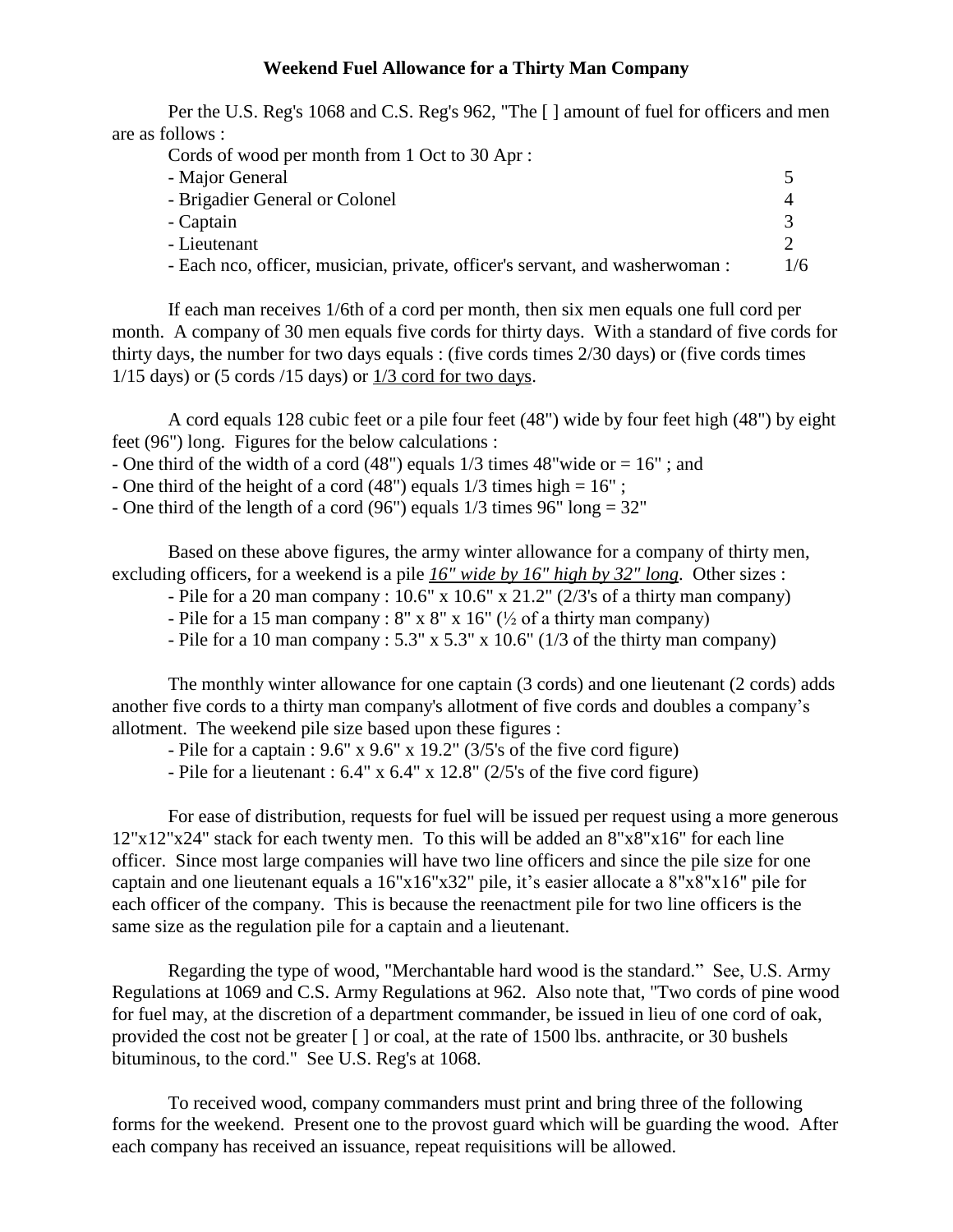| Requisition for Fuel for                                                                                          |             | Company,       |                                                                                                                         | Reg't of                     |                           |                          |       |                  |                               |         | Batt'n for the weekend of                                                                   | 186 |
|-------------------------------------------------------------------------------------------------------------------|-------------|----------------|-------------------------------------------------------------------------------------------------------------------------|------------------------------|---------------------------|--------------------------|-------|------------------|-------------------------------|---------|---------------------------------------------------------------------------------------------|-----|
|                                                                                                                   |             |                |                                                                                                                         |                              |                           |                          |       | TOTAL ALLOWANCE. |                               |         |                                                                                             |     |
| Station.                                                                                                          |             |                |                                                                                                                         |                              |                           |                          | Wood. |                  | Coal.                         |         | Remarks.                                                                                    |     |
| Captains.                                                                                                         | Subalterns. | Total officers | privates.<br>Officers, musicians, and<br>bonoiaeimmoo-nol                                                               | strvants.<br>Laundresses and | Total enlisted and others | Cords.                   | Feet. | Inches.          | Bushels.                      | .epunoq |                                                                                             |     |
|                                                                                                                   |             |                |                                                                                                                         |                              |                           |                          |       |                  |                               |         |                                                                                             |     |
|                                                                                                                   |             |                |                                                                                                                         |                              |                           |                          |       |                  |                               |         |                                                                                             |     |
| Total                                                                                                             |             |                |                                                                                                                         |                              |                           |                          |       |                  |                               |         |                                                                                             |     |
|                                                                                                                   |             |                | I certify that the above requisition is correct and just, and                                                           |                              |                           |                          |       |                  |                               |         | Commanding Company.<br>that fuel has not been drawn for any part of the time above charged. |     |
| Received,                                                                                                         |             | 18             | , of                                                                                                                    |                              |                           |                          |       | C.S. Army,       |                               |         |                                                                                             |     |
| - 2 day pile for a 30 man company :<br>- 2 day pile for a 20 man company :<br>- 2 day pile for a 15 man company : |             |                | day pile for a 15 man company : $8" \times 8" \times 16"$ ( $\frac{1}{2}$ of a<br>$\overline{\mathbf{x}}$<br>16"<br>12" | x 24"<br>$\overline{2}$      | (generous approximation)  | thirty man company); and |       |                  |                               |         | $6''$ x 32" (based on winter regulation of 5 cords for 30 men for 30 days);                 |     |
|                                                                                                                   |             |                | $\lceil -2 \rceil$ - 2 day pile for each officer of the company : 8" x 8" x 16"                                         |                              |                           | (approximate) $\{$       |       |                  | officers in this requisition} |         |                                                                                             |     |
| in full of the above requisition                                                                                  |             |                |                                                                                                                         |                              |                           |                          |       |                  |                               |         |                                                                                             |     |

No. 29. - (VOUCHER TO ABSTRACT F.)

- Commanding Company.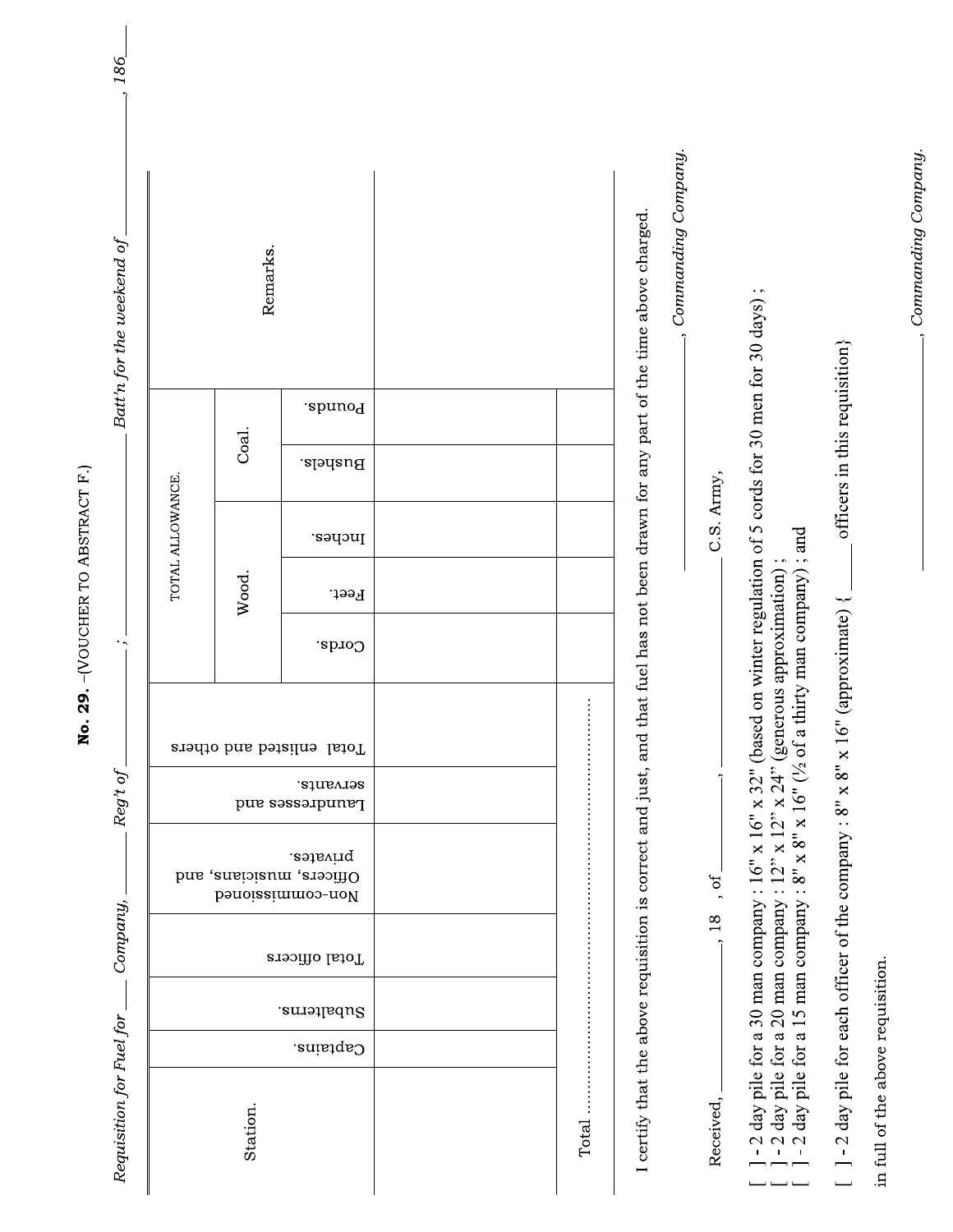| Requisition for Fuel for                                                                                          |             | Company,       |                                                                                                                         | Reg't of                     |                           |                          |       |                  |                               |         | Batt'n for the weekend of                                                                   | 186 |
|-------------------------------------------------------------------------------------------------------------------|-------------|----------------|-------------------------------------------------------------------------------------------------------------------------|------------------------------|---------------------------|--------------------------|-------|------------------|-------------------------------|---------|---------------------------------------------------------------------------------------------|-----|
|                                                                                                                   |             |                |                                                                                                                         |                              |                           |                          |       | TOTAL ALLOWANCE. |                               |         |                                                                                             |     |
| Station.                                                                                                          |             |                |                                                                                                                         |                              |                           |                          | Wood. |                  | Coal.                         |         | Remarks.                                                                                    |     |
| Captains.                                                                                                         | Subalterns. | Total officers | privates.<br>Officers, musicians, and<br>bonoiaeimmoo-nol                                                               | strvants.<br>Laundresses and | Total enlisted and others | Cords.                   | Feet. | Inches.          | Bushels.                      | .epunoq |                                                                                             |     |
|                                                                                                                   |             |                |                                                                                                                         |                              |                           |                          |       |                  |                               |         |                                                                                             |     |
|                                                                                                                   |             |                |                                                                                                                         |                              |                           |                          |       |                  |                               |         |                                                                                             |     |
| Total                                                                                                             |             |                |                                                                                                                         |                              |                           |                          |       |                  |                               |         |                                                                                             |     |
|                                                                                                                   |             |                | I certify that the above requisition is correct and just, and                                                           |                              |                           |                          |       |                  |                               |         | Commanding Company.<br>that fuel has not been drawn for any part of the time above charged. |     |
| Received,                                                                                                         |             | 18             | , of                                                                                                                    |                              |                           |                          |       | C.S. Army,       |                               |         |                                                                                             |     |
| - 2 day pile for a 30 man company :<br>- 2 day pile for a 20 man company :<br>- 2 day pile for a 15 man company : |             |                | day pile for a 15 man company : $8" \times 8" \times 16"$ ( $\frac{1}{2}$ of a<br>$\overline{\mathbf{x}}$<br>16"<br>12" | x 24"<br>$\overline{2}$      | (generous approximation)  | thirty man company); and |       |                  |                               |         | $6''$ x 32" (based on winter regulation of 5 cords for 30 men for 30 days);                 |     |
|                                                                                                                   |             |                | $\lceil -2 \rceil$ - 2 day pile for each officer of the company : 8" x 8" x 16"                                         |                              |                           | (approximate) $\{$       |       |                  | officers in this requisition} |         |                                                                                             |     |
| in full of the above requisition                                                                                  |             |                |                                                                                                                         |                              |                           |                          |       |                  |                               |         |                                                                                             |     |

No. 29. - (VOUCHER TO ABSTRACT F.)

- Commanding Company.